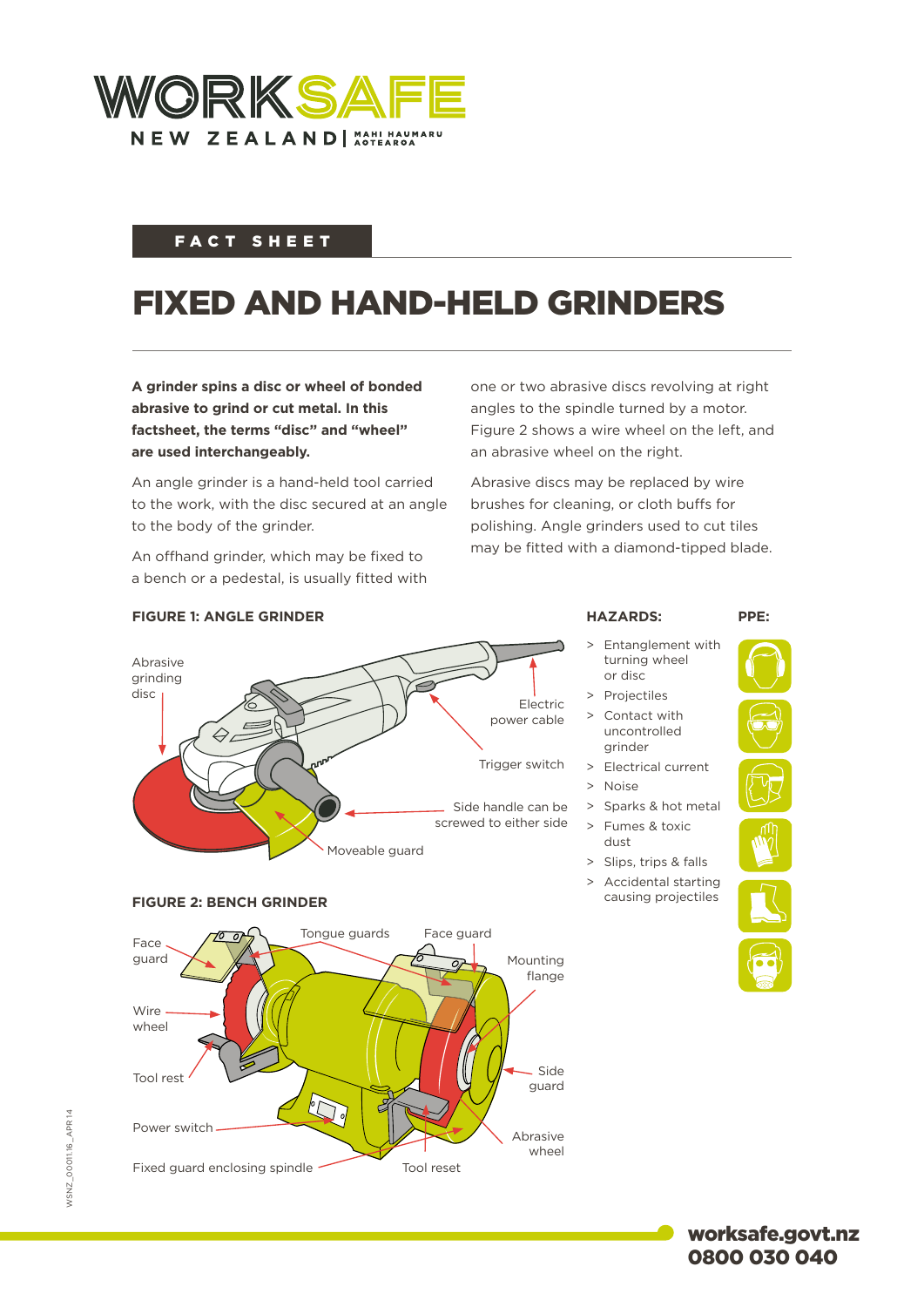

Projectiles from incorrectly used wheels or discs Can pierce, causing injury or death USE the wheel or disc as per manufacturer's DO NOT spin discs faster than specified.

Users must know whether discs are designed to be used on the side or on the edge. Working against the wrong surface will damage the disc. Centrifugal forces may break the bonding materials apart, with broken discs forming projectiles. These projectiles have caused serious harm and death.



Discs and wheels MUST avoid moisture damage. Workpieces and hand-held grinders move unexpectedly. Workpieces may jam against wheels or discs, breaking them and stopping them from spinning freely, resulting in damage to the disc. Discs and wheels of the wrong size may fly apart by turning at the wrong speed.

Projectiles from wire breaking off brushes Wire bristles can contact or pierce eyes GLOVES MAY be worn, but NEVER close to a

Wire breaks from brushes and is thrown towards the operator.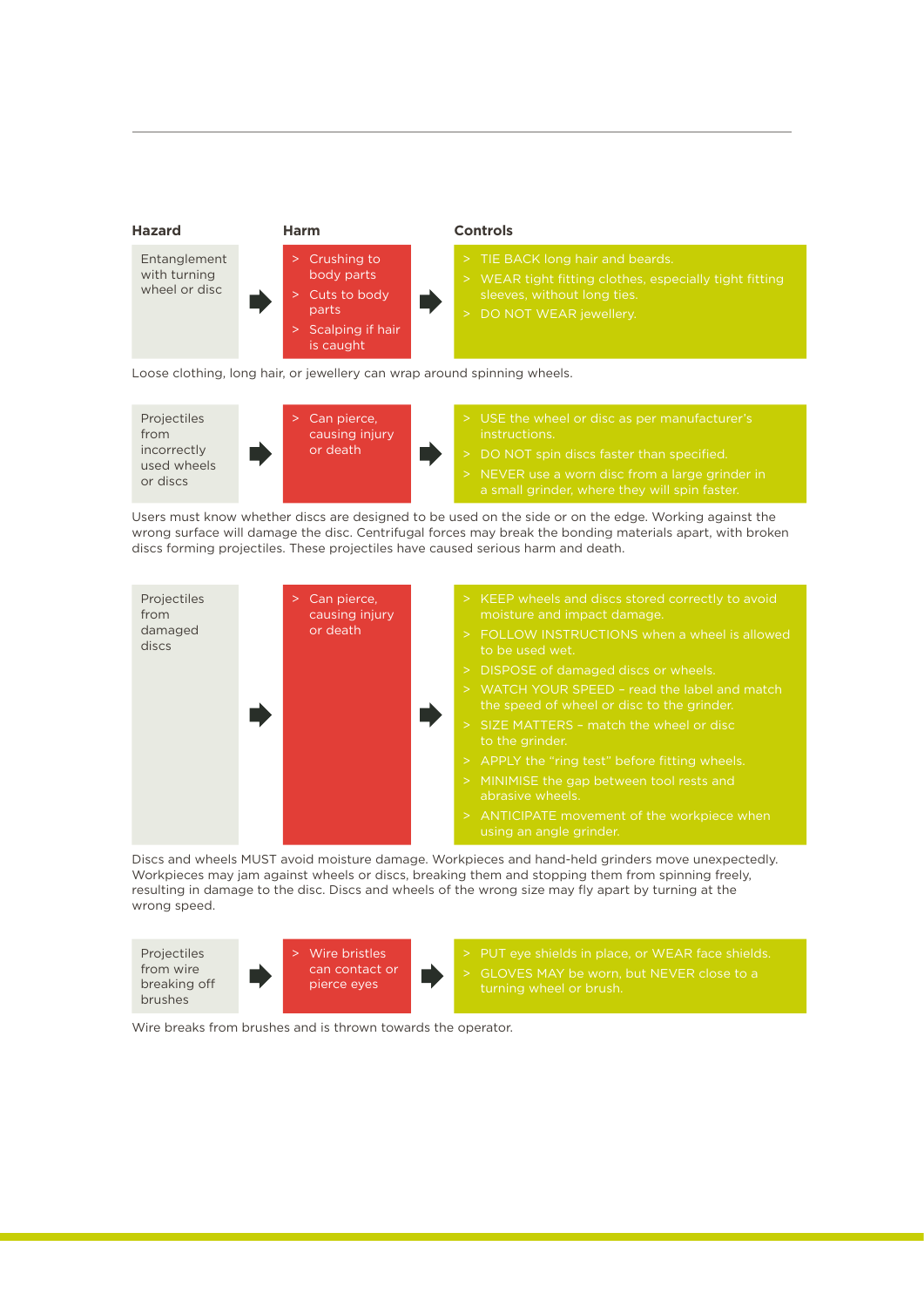

Loosely held workpieces may be thrown from the wheel or disc.



When an angle grinder is put down before the disc stops turning it can spin out of control. There may be contact when an angle grinder kicks back. Discs MUST be securely mounted within the flanges of the grinder. Proper mounting hardware MUST be fitted at the spindle of the grinder and the arbour of the disc. For hand-held grinders, guards MUST be fixed between the wheel and the operator. The handle MUST be screwed in securely on the appropriate side of the wheel.

## **OTHER (NON-MECHANICAL) HAZARDS**



Electrical hazards may make metal components live, especially when wet.



A safe level of noise over an eight hour day is 85dB(A). A grinder may exceed this noise intensity. Noisy angle grinders can also interfere with spoken communication.



Sparks and hot metal may ignite combustible material.